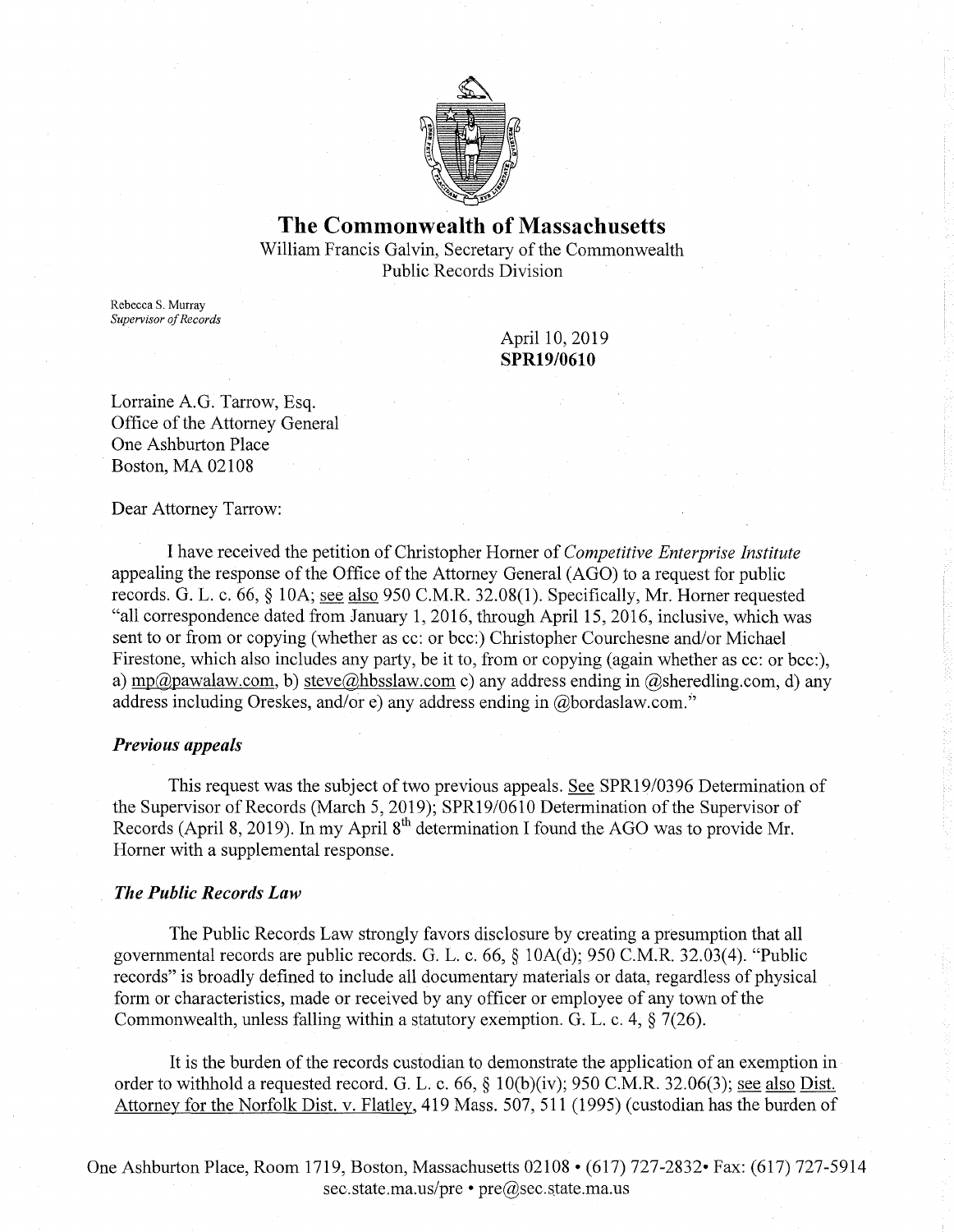### SPR19/0610

Lorraine A.G. Tarrow, Esq. Page 2 April 10, 2019

establishing the applicability of an exemption). To meet the specificity requirement a custodian must not only cite an exemption, but must also state why the exemption applies to the withheld or redacted portion of the responsive record.

If there are any fees associated with a response a written, good faith estimate must be provided. G. L. c. 66, § l0(b)(viii); see also 950 C.M.R. 32.07(2). Once fees are paid, a records custodian must provide the responsive records.

# *The AGO's March 20<sup>th</sup> response*

In its March 20, 2019 response, the AGO indicates that it is " $\ldots$  currently investigating ExxonMobil Corporation ("ExxonMobil") and is currently engaged with ExxonMobil in pending litigation over AGO's investigation of the Company." The AGO additionally indicates that it possesses "... six (6) pages of e-mails that are responsive to [Mr. Horner's] request."

The AGO explains that " $\dots$  [it] can give [Mr. Horner] no further information about these records without compromising our investigation or litigation strategies to the same extent as disclosing the records themselves. The senders and recipients, the dates, and the content of these e-mails relate to [the AGO's] ongoing ExxonMobil investigation, or, in one instance, other potential environmental enforcement, and, if released, might not only prejudice the investigation going forward, but would also likely impact the related litigation."

### *Pending litigation*

950 C.M.R. 32.08(2)(b) provides in pertinent part:

the Supervisor may deny an appeal for, among other reasons if, in the opinion of the Supervisor: **1.** the public records in question are the subjects of disputes in active litigation, administrative hearings or mediation.

Whereas the requested records at issue in this appeal relate to the subject matter of a pending litigation involving the AGO and ExxonMobil, I find these records are the subject of dispute in active litigation. Therefore, I decline to opine on this matter. See 950 C.M.R. 32.08(2)(b)(l); Exxon Mobil Corp. v. Healey, No. 18-1170 (2d Cir.); Exxon Mobil Corp. v. Schneiderman, 316 F.Supp.3d 679 (2018); Exxon Mobil Corp. v. Att'y Gen., 479 Mass. 312 (2018). It should be noted that a change in the status of this action could impact the applicability of 950 C.M.R. 32.08(2)(b)(l).

### *Conclusion*

Accordingly, I will now consider my April 8, 2019 determination void and this determination dated April 10, 2019 in effect. This administrative appeal is now closed. If Mr. Horner is not satisfied with the resolution of this administrative appeal, please be advised that